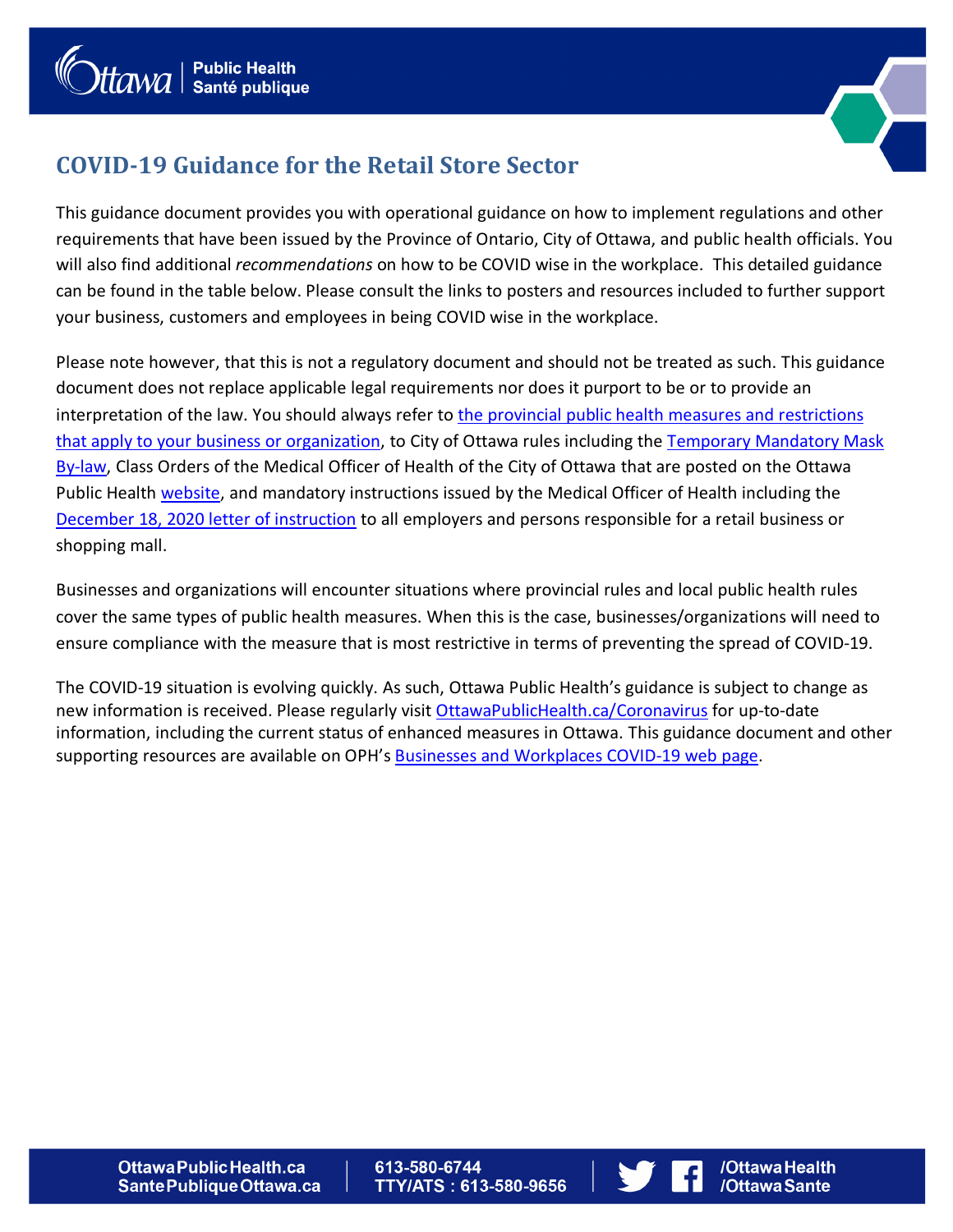## **Operational Guidance for the Retail Store Sector**

| <b>Safety Plans</b>                    | The safety plan will:                                                                                                                                                                                                                                                                                                                                                                                                                                                                                                                                                                                                                                                                                                                                                                                                                                                                                                                                                                                                                                                                 |
|----------------------------------------|---------------------------------------------------------------------------------------------------------------------------------------------------------------------------------------------------------------------------------------------------------------------------------------------------------------------------------------------------------------------------------------------------------------------------------------------------------------------------------------------------------------------------------------------------------------------------------------------------------------------------------------------------------------------------------------------------------------------------------------------------------------------------------------------------------------------------------------------------------------------------------------------------------------------------------------------------------------------------------------------------------------------------------------------------------------------------------------|
|                                        | Describe measures/procedures that have been or will be implemented in the<br>business, place, facility, or establishment to reduce spread of COVID-19.<br>Be in writing and made available to any person for review on request.<br>Be posted in a visible place to come to the attention of those working at, or<br>$\bullet$<br>attending, the location.                                                                                                                                                                                                                                                                                                                                                                                                                                                                                                                                                                                                                                                                                                                             |
| <b>Screening</b>                       | How to perform staff screening<br>Use OPH's online screening tool or refer to the printable screening tool to screen<br>staff before each shift.<br>Prevent staff from working if:<br>They show any signs and/or symptoms of COVID-19 before, or during their<br>$\circ$<br>shift;<br>They have come in close contact with a confirmed or suspected case of<br>$\circ$<br>COVID-19 in the past 14 days, or;<br>They have travelled outside of Canada in the past 14 days.<br>$\circ$<br>If staff experience symptoms of COVID-19 during their shift, they should return<br>home, self-isolate and visit. OttawaPublicHealth.ca/COVIDCentre or call Ottawa<br>Public Health at 613-580-6744 for information about getting tested.<br>Employers must ensure that their employees are aware of the benefits/pay<br>available to them, should they need to self-isolate due to COVID-19.<br>In addition to the above requirements, consider updating your business policies for<br>$\bullet$<br>managing staff member absences and for backfilling shifts in case of absence.             |
|                                        | How to perform customer screening<br>Perform a passive screening of customers prior to entering the business and do not<br>permit entry if they have COVID-19 symptoms, or if they have travelled outside of<br>Canada in the past 14 days.<br>Consider using the Self Screening Poster at the door to encourage self-screening.                                                                                                                                                                                                                                                                                                                                                                                                                                                                                                                                                                                                                                                                                                                                                      |
| <b>Attendance Log</b><br>and Reporting | Maintain an attendance log for employees, including start and end times of their<br>shifts.<br>Ottawa Public Health has made available a COVID-19 Workplace Staff Log to collect<br>this information.<br>Maintain an attendance log for customers/clients if prescribed in the regulation.<br>Patron information is confidential and must be retained by the business for at least<br>$\bullet$<br>30 days. The information may only be released to a Medical Officer of Health or a<br>Public Health Inspector by request under the Health Protection and Promotion Act<br>for a purpose specified in Section 2 of that Act, or as otherwise required by law.<br>If two (2) or more people in your workplace test positive for COVID-19 (e.g. two or<br>more cases) within 14 days, you must immediately notify Ottawa Public Health at<br>613-580-2424 ext. 26325<br>Please note that reporting cases to OPH is not a punitive measure, it will in fact<br>help OPH react proactively to control COVID-19 cases in the workplace and work<br>with the business to prevent closures. |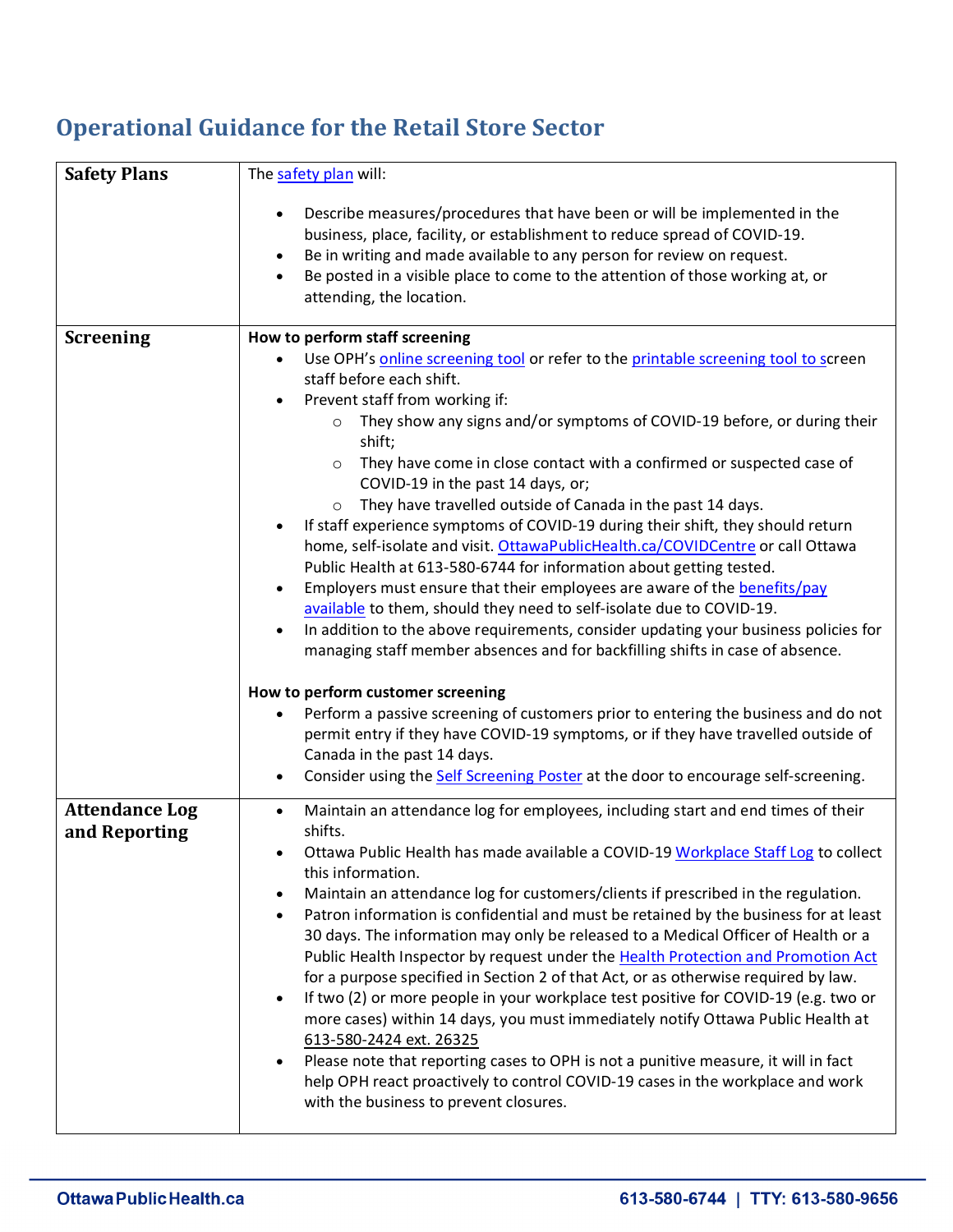| <b>Physical</b><br><b>Distancing and</b><br><b>Line Management</b> | Ensure physical distancing of at least 2 metres between staff and customers.<br>$\bullet$<br>Modify the layout and use signage to encourage one-way traffic flow and to ensure<br>$\bullet$<br>enough space is provided for staff and customers to maintain physical distancing.<br>Ensure enough space for people in high traffic areas and places where people may<br>gather.<br>Identify areas where crowding and bottlenecks are common, such as lobbies,<br>washrooms, and use staff or barriers to redirect people who may gather in these<br>areas.<br>Monitor and manage lines within and outside the facility.<br>$\bullet$<br>Post physical distancing signage at all entrances, service desks or other high<br>$\bullet$<br>visibility locations.<br>Place visual/textural markers spaced 2.6 metres apart (e.g., tape on the floor,<br>$\bullet$<br>pylons, signs) to encourage physical distancing and to guide customers.<br>Physical distancing must be maintained for people lined up outside of the<br>$\bullet$<br>establishment.<br>Encourage the use of masks/face coverings for customers waiting/lining-up outside<br>$\bullet$<br>(masks are mandatory indoors).<br>Assign staff to monitor lines and to make public announcements reminding<br>$\bullet$<br>customers to keep at least 2 metres apart.<br>Consider pre-order/pick-up/delivery models to limit interactions, if possible or<br>required for your business. |
|--------------------------------------------------------------------|---------------------------------------------------------------------------------------------------------------------------------------------------------------------------------------------------------------------------------------------------------------------------------------------------------------------------------------------------------------------------------------------------------------------------------------------------------------------------------------------------------------------------------------------------------------------------------------------------------------------------------------------------------------------------------------------------------------------------------------------------------------------------------------------------------------------------------------------------------------------------------------------------------------------------------------------------------------------------------------------------------------------------------------------------------------------------------------------------------------------------------------------------------------------------------------------------------------------------------------------------------------------------------------------------------------------------------------------------------------------------------------------------------------------------------------------------|
| <b>Capacity and</b><br><b>Gathering Limits</b>                     | Capacity limits refer to the maximum number of people allowed in the place while allowing<br>for physical distancing of at least 2 metres to be maintained. Gathering limits are<br>provincially mandated for certain types of gatherings including an organized public event,                                                                                                                                                                                                                                                                                                                                                                                                                                                                                                                                                                                                                                                                                                                                                                                                                                                                                                                                                                                                                                                                                                                                                                    |
|                                                                    | social gathering, or a wedding, a funeral or a religious service, rite or ceremony. You must<br>comply with capacity limits as well as gathering limits at all times.                                                                                                                                                                                                                                                                                                                                                                                                                                                                                                                                                                                                                                                                                                                                                                                                                                                                                                                                                                                                                                                                                                                                                                                                                                                                             |
|                                                                    | The owner and/or operator is responsible for determining the specific limit for their<br>venue based on its layout, equipment, structure, traffic flow, the activities hosted,<br>and requirements to maintain physical distance.                                                                                                                                                                                                                                                                                                                                                                                                                                                                                                                                                                                                                                                                                                                                                                                                                                                                                                                                                                                                                                                                                                                                                                                                                 |
|                                                                    | Ensure a minimum 2-metre radius per person (i.e., 12.6 square metres).<br>For information on how to calculate your capacity limit, please see Considerations<br>$\bullet$<br>for Capacity Limit.                                                                                                                                                                                                                                                                                                                                                                                                                                                                                                                                                                                                                                                                                                                                                                                                                                                                                                                                                                                                                                                                                                                                                                                                                                                  |
|                                                                    | The specific occupancy limit for your establishment should be posted and clearly<br>visible in all areas of the space, such as near entrances, exits, seating areas and<br>washrooms.                                                                                                                                                                                                                                                                                                                                                                                                                                                                                                                                                                                                                                                                                                                                                                                                                                                                                                                                                                                                                                                                                                                                                                                                                                                             |
|                                                                    | Monitor capacity and gathering limits<br>Limit the number of people based on calculations above and do not exceed the<br>$\bullet$                                                                                                                                                                                                                                                                                                                                                                                                                                                                                                                                                                                                                                                                                                                                                                                                                                                                                                                                                                                                                                                                                                                                                                                                                                                                                                                |
|                                                                    | gathering limits.<br>Designate and manage entry and exit points to control the number of people<br>$\bullet$<br>entering the facility and each space within. If the maximum number of people is<br>reached, allow one person in for every person that leaves.<br>Stagger arrivals and departures, where possible, to reduce congestion at points of<br>$\bullet$<br>entrance and exit and in common areas.<br>Review and coordinate the use of all amenities to ensure physical distancing can be<br>$\bullet$<br>maintained in common areas if the facility is a community centre, multi-purpose<br>facility, or other complex with multiple uses.                                                                                                                                                                                                                                                                                                                                                                                                                                                                                                                                                                                                                                                                                                                                                                                               |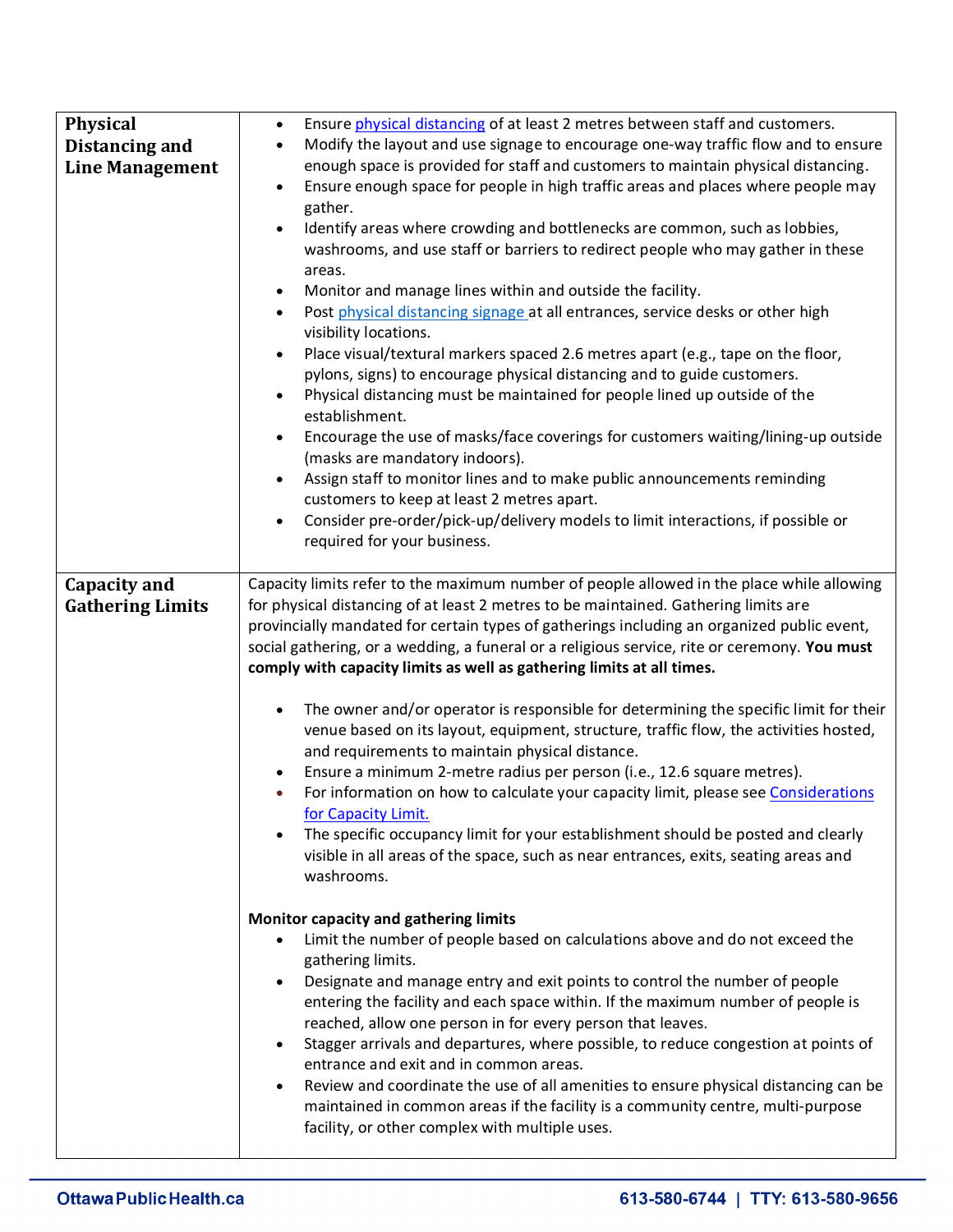|                                                                                          | <b>Shopping malls</b><br>All stores within the mall must comply with requirements regarding capacity limits.<br>Physical distancing of 2 metres must be maintained by patrons and staff in common<br>areas, stores, washrooms, hallways, entrances, etc. at all times.                                                                                                                                                                                                                                                                                                                                                                                                                                                                                                                                                                                                                                                                                                                                                                                                                                                                                                                                                                                                                                                                                                       |
|------------------------------------------------------------------------------------------|------------------------------------------------------------------------------------------------------------------------------------------------------------------------------------------------------------------------------------------------------------------------------------------------------------------------------------------------------------------------------------------------------------------------------------------------------------------------------------------------------------------------------------------------------------------------------------------------------------------------------------------------------------------------------------------------------------------------------------------------------------------------------------------------------------------------------------------------------------------------------------------------------------------------------------------------------------------------------------------------------------------------------------------------------------------------------------------------------------------------------------------------------------------------------------------------------------------------------------------------------------------------------------------------------------------------------------------------------------------------------|
| <b>Masks and Face</b><br>Coverings                                                       | The City of Ottawa has introduced a Temporary Mandatory Mask by-law requiring<br>$\bullet$<br>that masks be worn indoors and in some outdoor situations.<br>Businesses must have the mandatory mask poster at the front of the store in a<br>visible place.<br>It is strongly encouraged to wear a mask outdoors where physical distancing may<br>be challenging or impossible.<br>The mask should cover the mouth, nose and chin and ideally have 3 layers.<br>Business owners and operators must develop a policy and protocols on the wearing<br>$\bullet$<br>of masks, as per the City of Ottawa by-law, and train staff on the policy and<br>protocols.<br>It is the responsibility of the business or workplace to ensure that anyone not<br>$\bullet$<br>wearing a mask if given a verbal reminder to do so.<br>Signage reminding customers to wear a mask must be posted at every public<br>entrance/exit, as per the City of Ottawa by-law.<br>The Letter of Instruction issued by Dr. Vera Etches strongly recommends that<br>employees wear a mask at all times, including in staff only spaces and when they<br>are more than 2 metres apart.<br>There are exemptions, including (but not limited to) children under 2 years of age<br>and individuals with medical conditions.<br>Plastic face shields alone are NOT equivalent to wearing a mask.<br>$\bullet$ |
| <b>Hand hygiene</b>                                                                      | As per the City of Ottawa by-law, alcohol-based hand sanitizer with greater than<br>$\bullet$<br>60% alcohol is available at all public entrances/exits.<br>All individuals should be encouraged to perform hand hygiene when entering and<br>leaving the premises.                                                                                                                                                                                                                                                                                                                                                                                                                                                                                                                                                                                                                                                                                                                                                                                                                                                                                                                                                                                                                                                                                                          |
| <b>Personal</b><br>Protective<br>Equipment,<br><b>Including Eye</b><br><b>Protection</b> | The employer must determine what PPE is required and ensure that it is worn by<br>workers.<br>Educate staff on the proper use and disposal of masks and PPE.<br>Gloves are not a substitute for proper hand hygiene, as they do not guarantee that<br>foods or surfaces are not contaminated. Gloves should always be worn when a staff<br>member or volunteer handling food has a break in their skin or has a bandage that<br>is covering a wound. In the event you should need to or choose to wear gloves:<br>Wash your hands properly with soap and water or use an alcohol-based<br>$\circ$<br>hand sanitizer before you put on gloves.<br>Do not touch your face or mask with your gloves on.<br>$\circ$<br>Do not touch personal items, such as a cell phone, while wearing<br>$\circ$<br>gloves. Throw the gloves out in a closed garbage bin right away after<br>use and wash your hands with soap and water or use an alcohol-based<br>hand sanitizer.<br>Do not re-use gloves that are made for one use<br>$\circ$<br>Protective eyewear is required if a worker needs to come within 2 metres of<br>another person who is not wearing a face covering, and not separated by plexiglass<br>or some other impermeable barrier.                                                                                                                                    |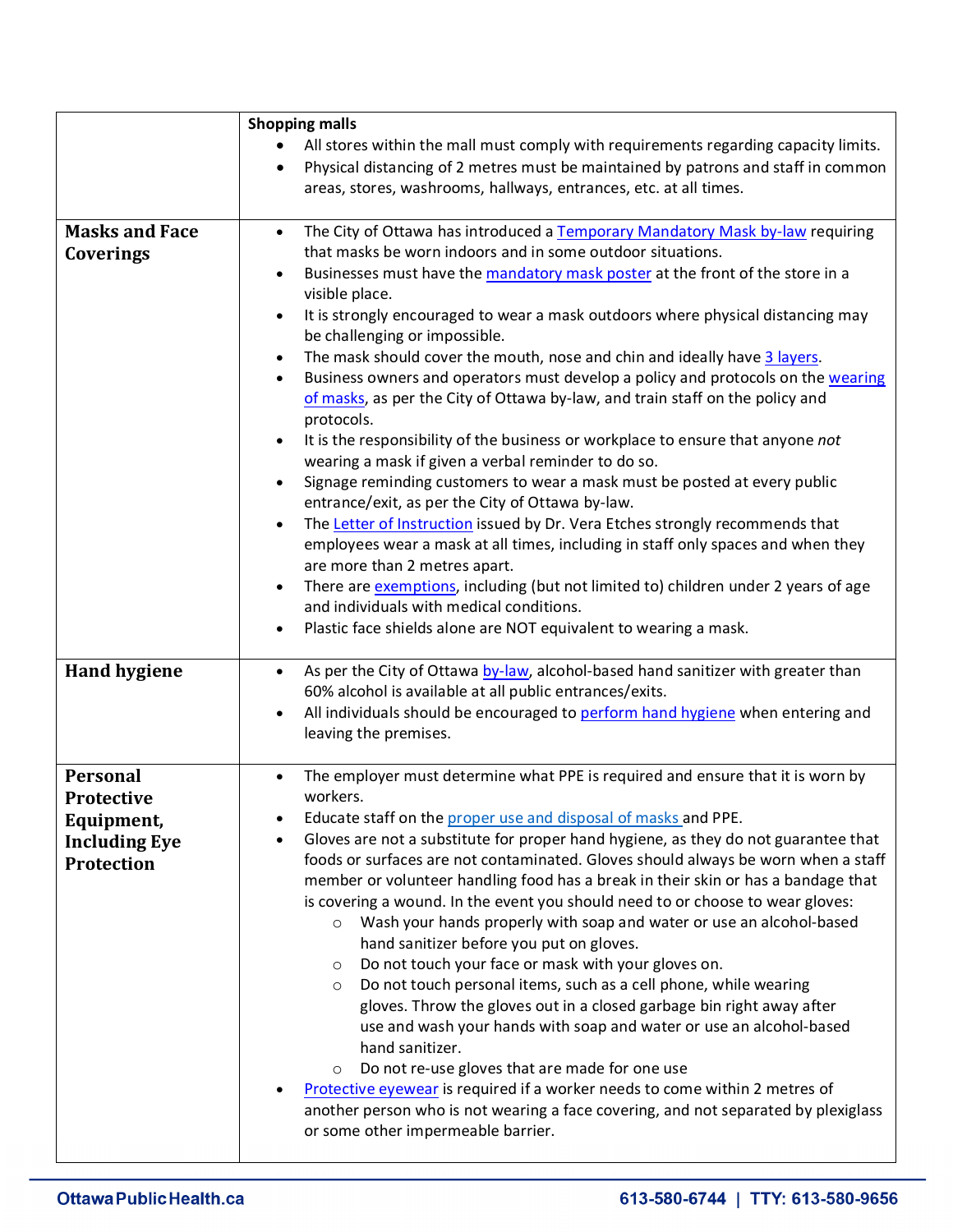| <b>Cleaning and</b><br><b>Disinfection</b>                                  | Commonly used cleaners and disinfectants are effective against COVID-19. The following<br>cleaning and disinfection recommendations aim to reduce the risks associated with surface<br>transmission. Remember to clean surfaces first, then disinfect them.<br>Frequently touched surfaces are most likely to be contaminated. Clean and<br>disinfect these surfaces often. Refer to OPH's cleaning and disinfection checklist.<br>Refer to Health Canada's list of hard surface disinfectants for use against COVID-<br>19.<br>Follow manufacturer's instructions on any products being used:<br>properly prepare solutions;<br>$\circ$<br>allow adequate contact time for disinfectant to kill germs (see product<br>$\circ$<br>label);<br>wear gloves when handling cleaning products, including wipes;<br>$\circ$<br>wear any other personal protective equipment recommended by the<br>$\circ$<br>manufacturer;<br>do not mix different cleaning or disinfecting products;<br>$\circ$<br>in addition to routine cleaning, surfaces that have frequent contact with<br>$\circ$<br>hands should be cleaned and disinfected twice per day and when visibly<br>dirty. |
|-----------------------------------------------------------------------------|------------------------------------------------------------------------------------------------------------------------------------------------------------------------------------------------------------------------------------------------------------------------------------------------------------------------------------------------------------------------------------------------------------------------------------------------------------------------------------------------------------------------------------------------------------------------------------------------------------------------------------------------------------------------------------------------------------------------------------------------------------------------------------------------------------------------------------------------------------------------------------------------------------------------------------------------------------------------------------------------------------------------------------------------------------------------------------------------------------------------------------------------------------------------|
| <b>Transactions</b>                                                         | If possible, encourage patrons to pay by debit or credit card (tap if possible).<br>$\bullet$<br>Staff should wipe the machine and use sanitizer immediately<br>after each interaction.<br>Staff may choose to wear gloves. If they do so, they should practice proper glove<br>use.<br>All cashiers should have hand sanitizer at their cash.                                                                                                                                                                                                                                                                                                                                                                                                                                                                                                                                                                                                                                                                                                                                                                                                                         |
| <b>Adapting</b><br><b>Equipment and</b><br>Logistics                        | Consider changes to the equipment and logistical systems used at your business to enhance<br>the ability of staff members and patrons to protect one another from COVID-19. Such<br>changes may include, but are not limited to:<br>Using chalkboard, electronic, web-based, disposable or other non-contact or single-<br>use menu formats.<br>Installing automatic, no-touch devices such as doors, faucets and lights.<br>Accepting patrons by reservation only to minimize line ups and/or crowds.<br>Limiting payment methods to credit and/or debit, where possible.<br>٠<br>Supplying hand sanitizer at all entrances, exits and other high traffic areas.<br>Refreshing staff training and education on proper hand hygiene.<br>Remember to include staff office areas, break rooms and other non-public areas of the<br>establishment when adapting your space for operation. These areas should also allow for<br>physical distance, traffic control and other key preventive measures meant to protect staff<br>from illness.                                                                                                                               |
| <b>Heating and</b><br>ventilation and air<br>conditioning<br>(HVAC) systems | Ensure the HVAC system(s) are properly maintained.<br>$\bullet$<br>Increase outdoor air-exchange by:<br>Maximizing the outdoor air ratio of the HVAC system settings, or<br>$\circ$<br>Opening windows and doors, if it is safe to do so.<br>$\circ$<br>Use the highest efficiency filters that are compatible with the HVAC system.<br>Keep seating and activities away from air vents and areas with high airflow.                                                                                                                                                                                                                                                                                                                                                                                                                                                                                                                                                                                                                                                                                                                                                   |